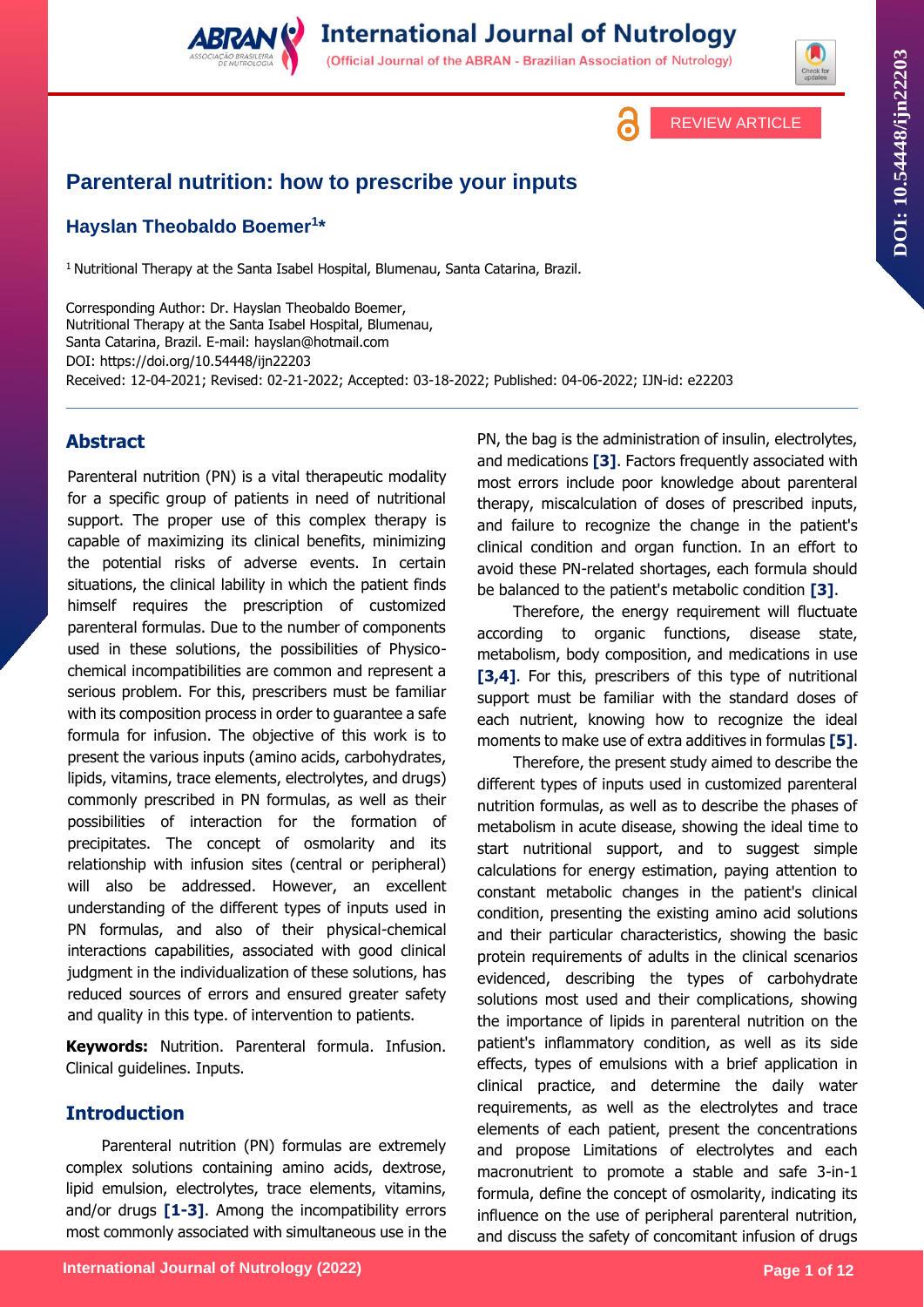**Vol 15 Iss 2Year 2022 International Journal of Nutrology**

**ABRANC** International Journal of Nutrology

(most common) in formulas of PN.

### **Methods Study Design**

The rules of the Systematic Review-PRISMA Platform (Transparent reporting of systematic reviews and meta-analysis-HTTP://www.prismastatement.org/) were followed.

#### **Data sources and research strategy**

The search strategies for this systematic review were based on the keywords (MeSH Terms): "nutrition, parenteral formula, compounding, infusion, clinical guidelines, inputs, aminoacids, carbohydrates, lipids emulsion, safety". The research was carried out from June 2021 to January 2022 and developed based on Scopus, PubMed, Science Direct, Scielo, and Google Scholar. Also, a combination of the keywords with the booleans "OR", "AND", and the operator "NOT" were used to target the scientific articles of interest.

### **Study Quality and Bias Risk**

The quality of the studies was based on the GRADE instrument and the risk of bias was analyzed according to the Cochrane instrument. Two independent reviewers carried out research and study selection. Data extraction was performed by reviewer 1 and fully reviewed by reviewer 2. A third investigator decided on some conflicting points and made the final decision to choose the articles.

### **Results and Development**

After the selectivity of articles and literary findings, a total of 117 studies were analyzed, with only 20 medium and high-quality studies selected, according to the rules of the GRADE, and with bias risks that do not compromise scientific development, based on the Cochrane instrument (**Figure 1**).

### **Energy needs and start of PN**

Intestinal failure can be defined as the inability of enterocytes to absorb nutrients necessary for the normal functioning of the body **[5]**. These situations can be found in some clinical cases such as high intestinal fistulas or high output, severe and prolonged paralytic ileus, intestinal obstruction, severe diarrhea, short bowel syndrome, malabsorptive diseases, digestive hemorrhages, etc. In all these scenarios, both the arrival and the adequate absorption capacity of nutrients by the

**Figure 1.** Article selection (Systematic Review).



enterocytes are compromised, thus indicating the need for parenteral nutritional support.

Situations that contraindicate the use of PN are usually associated with a phase of metabolic instability. Unlike a healthy person in fasting, in which the body adapts in the best possible way using fatty acids as a source of energy and conserving body proteins, another who has suffered acute insult will not adapt well to fasting. Therefore, in the presence of fasting with acute stress (severe tissue damage), there will be no adaptive response in order to spare proteins. The catabolic response to an acute injury is intense, the body increases the production of defense cells and acutephase proteins to fight the offending agent and repair tissue damage. This response was didactically divided by Cuthbertson (1980) into two stages called the hyperdynamic phase (ebb phase) and hypermetabolic phase (flow phase) **[6,7]**.

Thus, in the first moments after the initial insult (24 to 48 hours - ebb phase), we have the period of greatest metabolic instability, in which the patient may present with uncontrolled glycemic control, severe acidosis, hyperlactatemia as well as increasing doses of drugs. vasoactive. During this period, any type of nutritional support, including parenteral support, is contraindicated, since there is no way to maintain the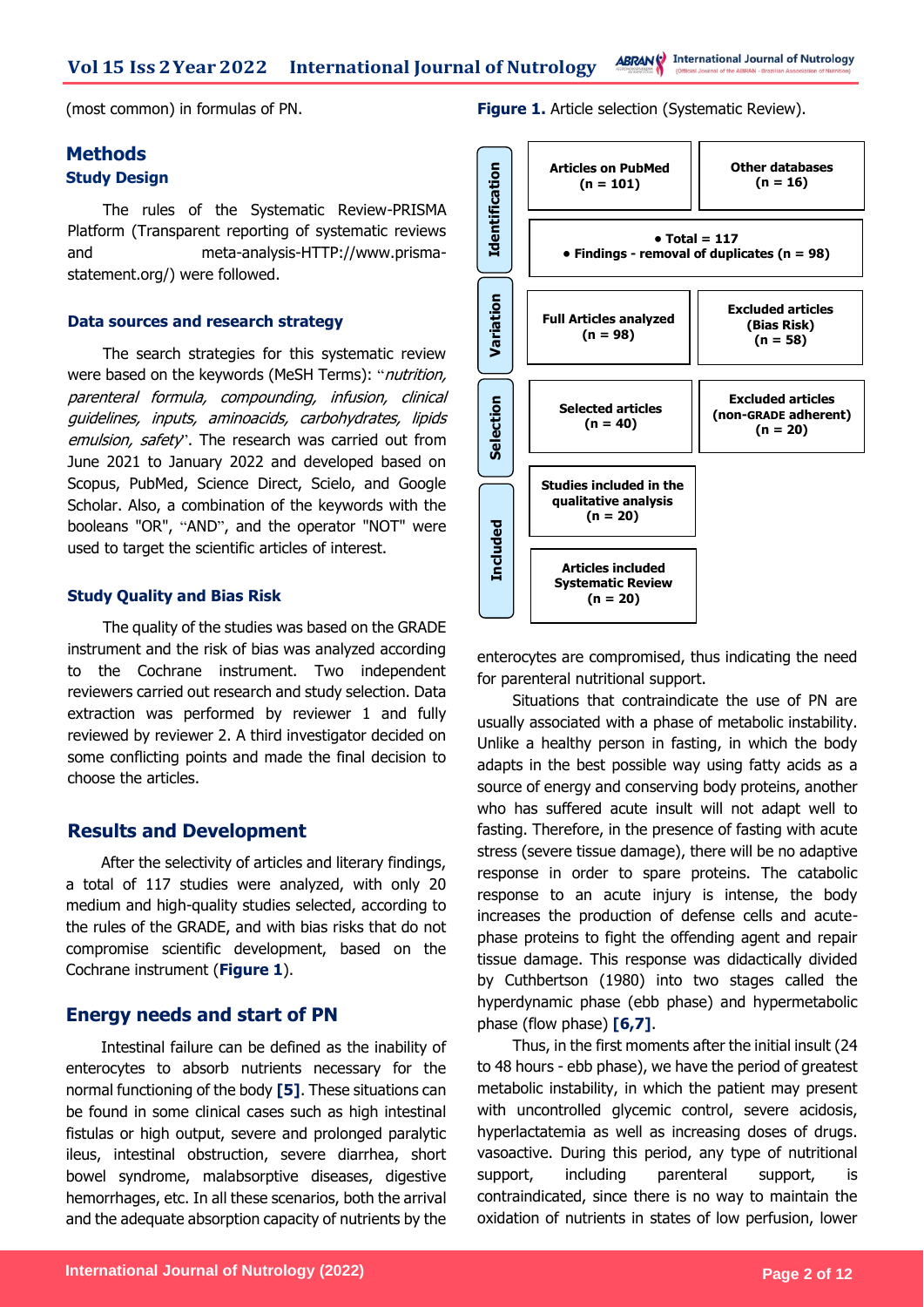transport, and oxygen consumption. After stabilization of the clinical picture, the period of hypermetabolism (flow phase) begins, which is when nutritional support is indicated **[7]**.

Respecting its contraindications, and with the diagnosis of intestinal failure, PN should be started. Therefore, it is necessary to calculate the patient's energy needs. Ideally, this measurement could be performed using indirect calorimetry (gold standard), which is not always possible in clinical practice. In this way, the formulas that allow the calculation of energy expenditure are the tools used. Classically, the energy calculation can be performed using the Harris-Benedict equation without using the injury and thermal factors or using the Pocket Formula (25-35 kcal/kg/d). However, we still lack a formula that can predict all the factors inherent to the treatment of each patient **[8]**.

For these reasons, episodes of hypo and hyperalimentation are not uncommon during PN therapy. In the first case, the patient will have consequences of negative energy balance and subsequent malnutrition, while in the latter, it causes an increase in diet-induced thermogenesis, CO2 production, and hepatic fat deposition. Not only the excessive administration, in a global way, but also the administration of certain macronutrients can harm the patient, as is the case with the excessive administration of carbohydrates: hyperglycemia, glucosuria, increased synthesis, and deposition of fat, hepatic steatosis, and elevation of the respiratory quotient **[9]**.

The use of permissive malnutrition (underfeeding) is discussed, if the reduction of the caloric supply can bring benefits or, at least, avoid the iatrogenesis of hyperalimentation, increase insulin sensitivity and reduce inflammation. This concept applies only to patients who are not malnourished and objectively is characterized by the later introduction of parenteral nutrition **[7]**.

More important than establishing the energy required to be offered to the patient is recognizing the metabolic and inflammatory fluctuations that occur during the period of parenteral nutritional support. We know that after an initial insult, the patient develops systemic inflammatory response syndrome (SIRS), and its degree of intensity depends on innate (genetics, age) and acquired variables (nutritional status, habits, intensity of tissue damage). Concomitant to the onset of SIRS, we have a compensatory anti-inflammatory response syndrome (CARS). In the CARS state, we have an immature innate cellular response, with low antigen presentation. It presents as diffuse apoptosis, but mainly of lymphocytic and epithelial cells of the gastrointestinal tract, deactivation of neutrophils and

monocytes, proliferation of suppressor T cells, alteration of the TH1 and TH2 phenotype, decrease in lean body mass. The relationship between these two phenomena (SIRS-CARS) on the patient's current illness will determine the patient's prognosis for death from multiple organs and system dysfunction (DMOS) or cure **[7,8]**.

There is still a state considered "mixed", such as persistent inflammatory-immunosuppression catabolism syndrome (PICS) that usually occurs after a very intense initial insult (eg, a big burn) or successive ones (eg: pneumonia, after a surgical procedure). Risk factors for the development of PICS are severe trauma, necrotizing pancreatitis, large burn (a burned surface area greater than 30%), major surgery complicated with sepsis. PICS can be recognized in patients who present with: prolonged hospitalization (greater than 14 days), the elevation of C-reactive protein (greater than 150µg/dL), immunosuppression (lymphocyte count <800 cells/mL, and catabolic state ( weight loss greater than 10% or BMI less than 18, reduction in serum albumin less than 3g/dL, reduction in prealbumin to less than 10mg/dL) **[7,8]**.

A bimodal evolution for DMOS is observed: patients who develop SIRS without an infectious etiology usually progress to it early, whereas those with CARS induced by injuries and infection unrelated to the initial insult and with SIRs progress to late DMOS. Thus, it is recommended to use a smaller amount of calories at the beginning of nutritional therapy, increasing the amount progressively with the objective of reaching the target need in a variable period, depending on the tolerability and clinical evolution of each case **[7]**. However, considering these data, we can consider that the beginning of PN will depend on the diagnosis of intestinal insufficiency, metabolic status (ebb/flow phase), and calculation of the estimated energy requirement. For the continuation of the same, the clinician must be aware of the inflammatory condition (SIRS/CARS/PICS) in which the patient is and which will be closely related to his metabolic status and tolerability of PN according to the estimated energy target during the period of hospitalization.

# **Amino acids**

The main objective of parenteral nutrition is to promote sufficient energy requirements to maintain the integrity of vital organs **[9]**. In the absence of amino acids, protein synthesis will be profoundly compromised, generating cellular nucleotide failure and, consequently, the entire organic system. Amino acids are essential for protein production and can be classified as: essential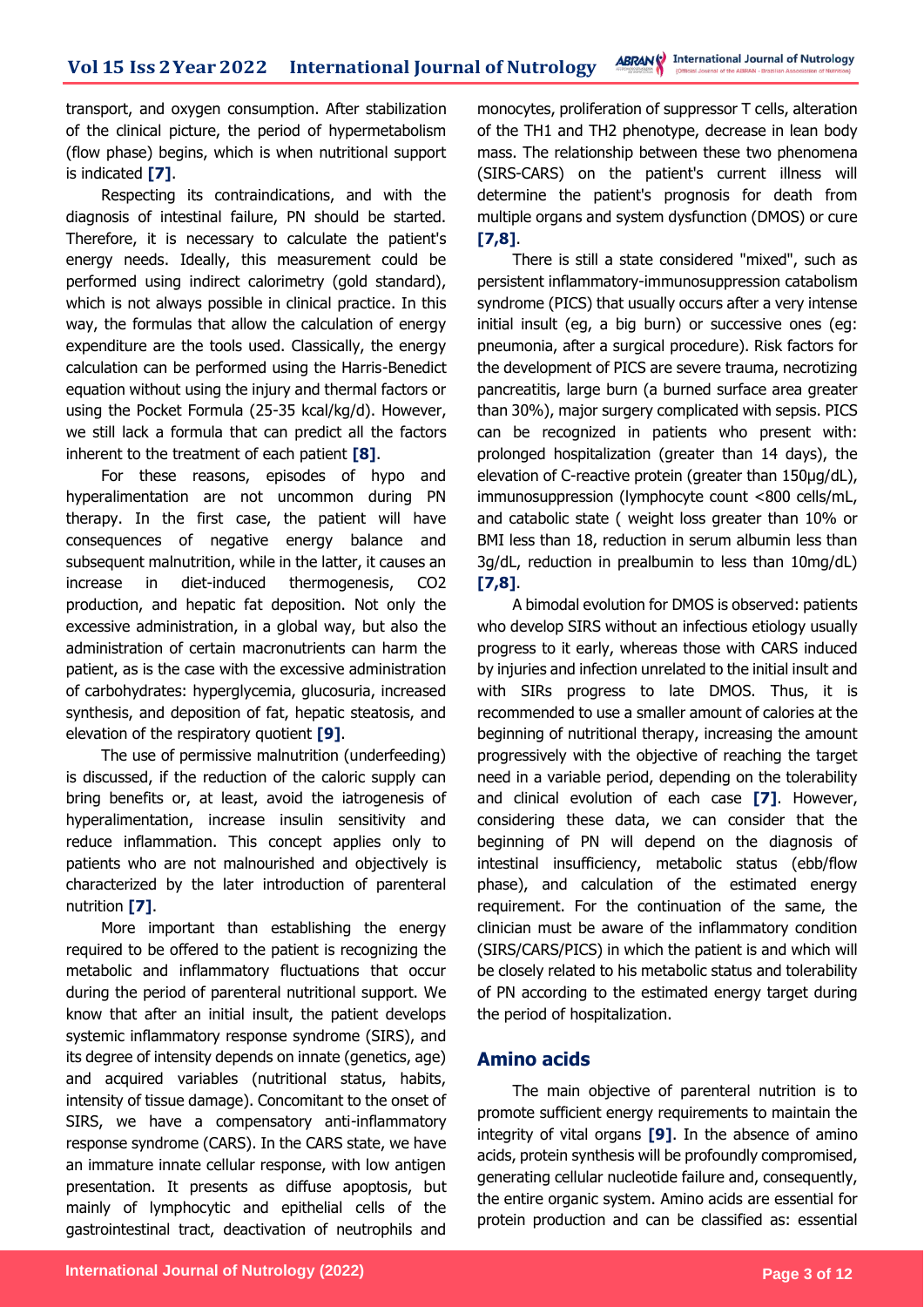(AAE), non-essential (AANE), and conditionally essential (AACE). The latter become as important as the AAE in certain clinical conditions, as is the case, for example, with the use of glutamine, arginine, and cysteine.

In an adult with normal metabolism, the expected protein requirement is 0.8 g/kg/day to maintain healthy body functions. In situations of catabolic stress, this need may be increased, ranging on average from 1.2 to 1.5g/kg/day or even from 2.0 to 2.5g/kg/day in exceptional cases (obese and severe burns). It should still be noted that each gram of infused amino acid provides 4kcal of energy after its oxidation. In order to optimize protein synthesis appropriate to the amount of AA infused, we must be aware of the energy inputs from a non-protein source used in PN. Thus, for low-stressed patients (hospitalized inwards), we maintain a ratio of grams of nitrogen per non-protein kilocalories (gN/kcal non-AA) that can range from 1/110 - 1/180 **[9,10]**.

In those stressed patients (in the intensive care unit), this ratio should be closer, between 1/70 - 1/100. To find out the amount in grams of nitrogen offered to the patient, simply divide the value in grams of AA infused into the PN by 6.25 (ie, 16% of the weight of the AA). Another noteworthy relationship for promoting protein synthesis is the AAE/NAANE ratio, which should remain between 0.66 to 1.0 **[9]**.

### **Indications and Contraindications**

The amino acid solution is an indispensable component in PN since the absence of this macronutrient is directly related to the homeostasis of the patient's nitrogen balance. Another indication is the ability of these solutions to perform a buffering effect when used in association with glucose solutions, making these PN formulas more stable. Some clinical situations may contraindicate the use of standard amino acid solutions, such as those born with inborn errors of amino acid metabolism (eg, phenylketonuria, maple tea urine disease, cystinuria) or those with severe use disorders. of amino acids (eg liver failure) **[10]**.

#### **Amino Acid Solutions**

Crystalline amino acid solutions are available on the market in concentrations that can vary from 3.5 to 20%, with different aminograms according to each purpose to be used. Many of these solutions can be accompanied by electrolytes and discrete amounts of carbohydrates, and the prescribing clinician should be aware of these changes in their calculation of nutritional needs **[10]**. No single amino acid solution is capable of ideally promoting all amounts of essential and nonessential amino acids required by the patient's clinical

condition. This is due to the poor individual solubility capacity of each amino acid, making the aqueous medium unstable for infusion into the patient.

In most clinical situations we will use a standard amino acid solution, in which concentration can vary from 10% to 20%. The choice between one and the other will depend on the patient's hemodynamic condition in being able to receive more or less volume. In clinical practice, 10% of formulas are used. These solutions are tailored to meet the protein needs of a healthy adult. However, this standard amino acid solution may be inappropriate in some clinical scenarios, such as neonates, liver and kidney disease.

In this last condition (renal failure), there is a solution of amino acids customized for this profile on the market. It contains an aminogram based on the exclusive use of AAE and histidine. This amino acid solution was based on the established principle to treat patients with chronic kidney disease through a lowprotein diet and AAE supplement **[10]**. Because of the underlying differences in the metabolic response between chronic and acute kidney disease, this AA solution might not meet the protein requirements needed by the patient. The benefit of this modified amino acid solution over the standard one remains controversial, particularly in acute renal failure. Therefore, this type of modified solution has rarely been used, only in those very individualized situations in which clinical judgment shows a greater risk of dialysis treatment than the use of a standard amino acid parenteral formula **[10]**.

Known as Fisher's solution, this formulation was modulated for patients with liver disease complicated with encephalopathy. Its standard concentration is 8%, with high amounts of branched-chain amino acids and low amounts of aromatic amino acids. The basis for formulation emerges from the theory about the pathophysiology of hepatic encephalopathy as well as the production of false neurotransmitters. Patients with hepatic encephalopathy have elevated plasma concentrations of aromatic amino acids (AAA) due to decreased hepatic metabolism and low plasma concentration of branched-chain amino acids (AACR) due to peripheral metabolism. The reduction in the AACR - AAA ratio favors the brain uptake of AAA that competes with AACR across the blood-brain barrier. AAAs derive from neuroamines (phenylethylamine, tyramine, phenylethanolamine, octopamine, serotonin, and tryptamine) that are elevated in the blood and central nervous system and are associated with hepatic encephalopathy **[10]**.

Furthermore, patients with hepatic encephalopathy are often malnourished. The traditional approach to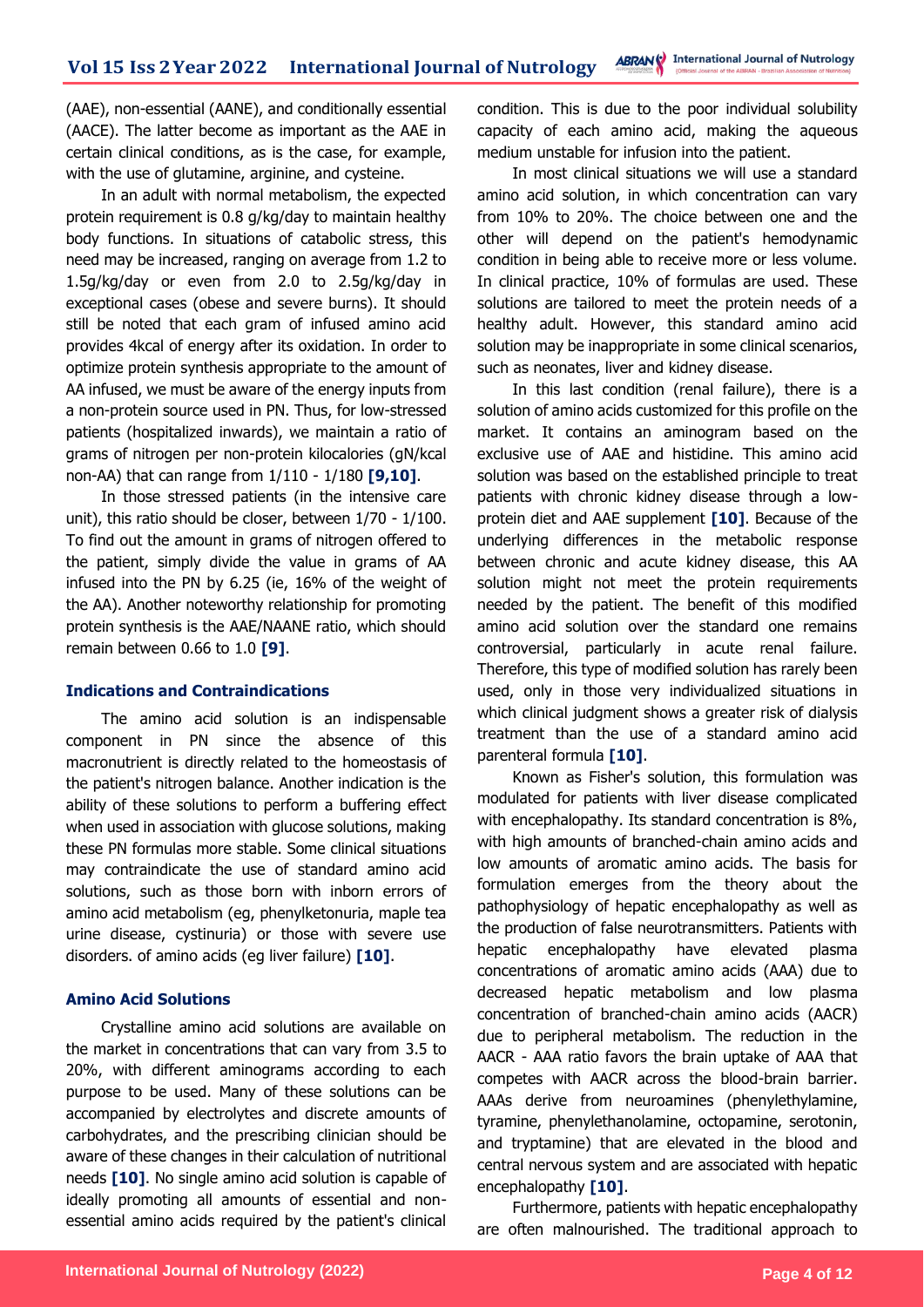nutritional intervention in patients with hepatic encephalopathy has been protein restriction. However, when the diet is restrictive, malnutrition and its additional complications further compromise liver failure. Thus, this approach has not been well accepted. Most patients with liver disease are able to receive the standard amino acid solution. In those patients with hepatic encephalopathy, particularly grades III and IV, 8% Fisher's solution should be considered. This last approach is still discussed in the scientific community, and the latest meta-analyses that showed this benefit had very heterogeneous samples **[11]**.

Solutions aimed at the pediatric public try to circumvent the immaturity of the metabolism, since certain amino acids are considered non-essential for adults, is essential for children. The most notable inactive metabolic pathway is the conversion of phenylalanine to tyrosine and the transsulfuration pathway. When standard amino acid solutions are administered to this population, aberrant plasma concentrations of amino acids have been observed, including high concentrations of methionine, phenylalanine, and low concentrations of tyrosine, cysteine, and taurine **[10]**. In this way, these formulations seek a balance between plasma amino acids, especially among infants in the first month of life. Studies comparing the standard AA solution with those customized for this population showed greater weight gain and nitrogen balance in the postoperative period in the intervention group. The concentration of these solutions varies between 6 to 10% tends to have higher concentrations of glutamic acid, aspartic, taurine, leucine, and arginine; while lower alanine, glycine, methionine, and valine.

### **Glutamine**

Glutamine is the most abundant free non-essential AA in the human body. It is synthesized predominantly in skeletal muscle. In some catabolic stress situations, low glutamine levels are associated with a worse prognosis. Thus, glutamine was postulated as a conditionally essential amino acid. However, the latest meta-analyses have shown a greater benefit in its parenteral use and in situations of severe trauma, major burns, and surgical patients **[12]**.

Standard amino acid solutions contain a small amount of glutamine, due to its low solubility or instability in aqueous media. For this reason, commercial glutamine solutions are available in the form of 20% L-alanyl-glutamine dipeptide. This solution has been safer for use in custom PN. Its standard dose is usually 0.3 to 0.5 g/kg/day of glutamine or up to 20%

of the patient's protein requirements. The prescribing clinician must be aware that for every 20g of this dipeptide we have 13.46g of L-glutamine and 8.2g of Lalanine. It is still important to note that when associated with PN solution, the concentration of glutamine should not exceed 1-1.5% due to the risk of forming precipitates **[9]**.

### **Carbohydrates**

Carbohydrate is the main non-protein energy source used in PN. It can be used in several ways: glucose, fructose, maltose, glycerol, and xylitol, for example. They may arise in the human body bound to proteins (proteoglycans), as amino sugars (glucosamine), or in complex forms as a composite of a structural matrix. As stated in the nomenclature, carbohydrates are composed of the molecule carbon (C) and water (H2O).

However, the use of PN is accompanied by a more rigorous glycemic control, due to the concomitant use with carbohydrates (in this case, glucose). Therefore, regulation of the serum glucose level plays an important role and is influenced by several factors: glucose infusion rate, oxidation capacity, gluconeogenesis, and glycogenolysis capacity in the liver and muscle. Therefore, the prescribing clinician of PN must be aware of the patient's metabolic and clinical condition, knowing how to use the ideal dose and type of carbohydrate in his PN formula. The main characteristics of the carbohydrates used in PNS will be described below **[13]**.

### **Glucose**

It is the most used carbohydrate source in PN. Used intravenously as glucose monohydrate (3.4kcal/g) or anhydrous (3.85kcal/g). These commercial glucose solutions can vary their concentrations between 5 and 70%, and their choice will depend on the volume, hemodynamics, and central or peripheral use of the parenteral nutrition formula **[13]**. In situations where PN will be infused in a peripheral route, it is sought not to reach a concentration greater than 12.5% due to its high osmolarity **[10]**. Another benefit of glucose solutions is their acidic pH, which can range from 3.5 to 5.5, counterbalancing the alkaline pH of amino acid solutions, making the pH of the final solution more biocompatible for infusion into the patient.

The biggest limiting factor when using this carbohydrate source, besides osmolarity, is the development of hyperglycemia during parenteral nutritional therapy. In general, 60% of non-protein energy is supplied in the form of carbohydrates, with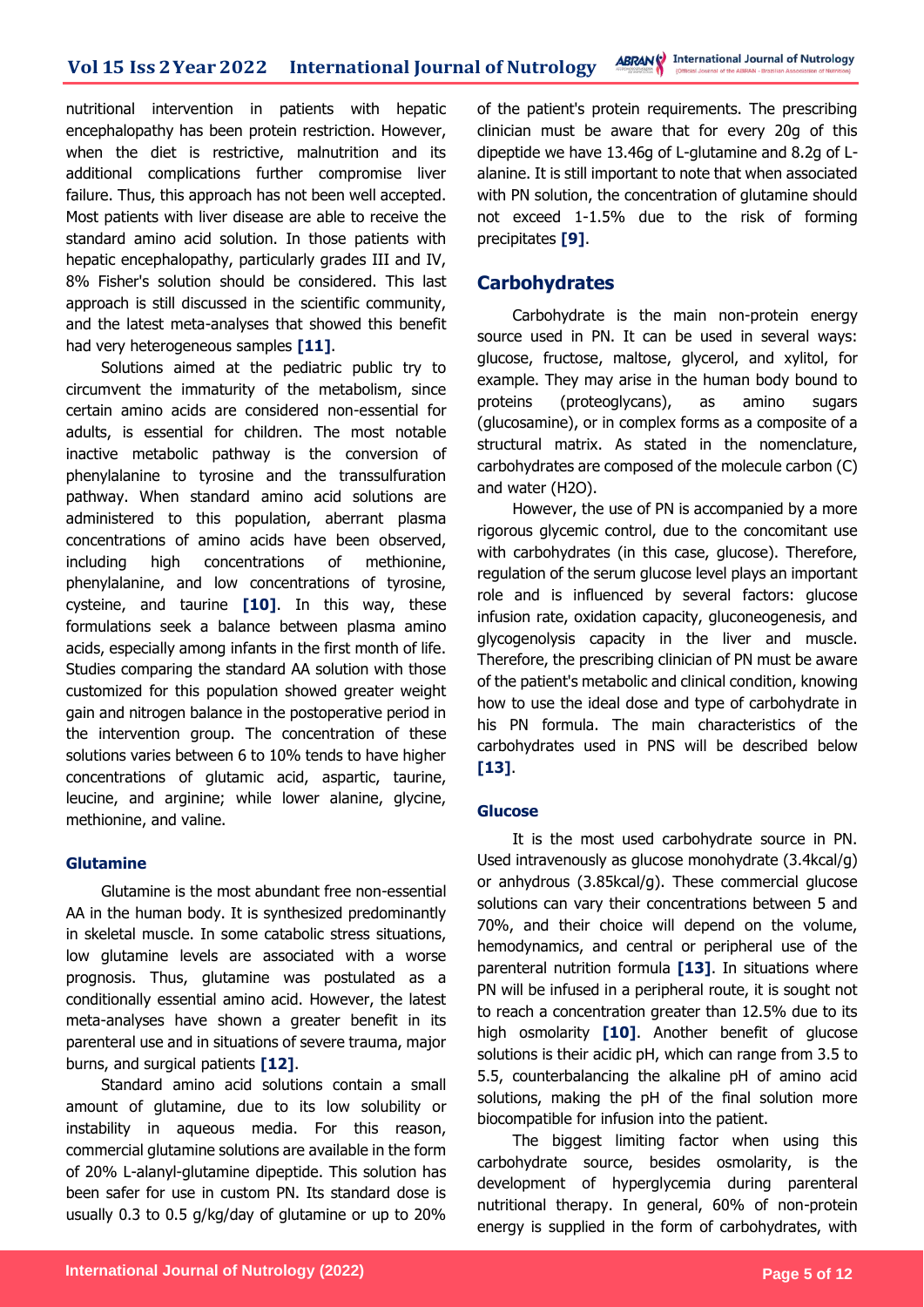4g/kg/day (2.8mg/kg/min) being its upper limit. It is preferable to maintain an infusion rate between 3.0-3.5 g/kg/day (2.1-2.4mg/kg/min). In those hypercatabolic patients, as is the case with critically ill patients, endogenous glucose production is not able to be suppressed by a higher infusion of carbohydrates or lipids. In these patients, the risk of hyperglycemia is increased and is associated with infections. Therefore, it is recommended that at the beginning of parenteral nutritional therapy, low amounts of glucose are infused, at a rate of 1 - 2g/kg/day, maintaining strict glycemic control with the use of regular insulin according to the capillary glycemia found. This rule can also be applied to other situations such as sepsis, diabetes, elderly people, and those using steroid therapy **[13]**.

In those patients in which uncontrolled glycemic control (glycemia greater than 200mg/dL) is the rule, requiring high doses of regular intravenous insulin (greater than 6u.i./h) may be necessary to reduce the pre-established glucose dose. Another way to improve glycemic control would be the suspension of the glucose solution from the formula (not recommended for stability reasons) or the association of another noninsulin-dependent carbohydrate (glycerol, fructose, and xylitol, for example) **[13]**.

#### **Fructose**

Fructose is an important carbohydrate in the regular diet and can be partially metabolized in the body independently of insulin. In the past, fructose was often used to provide hypercaloric nutrition to critically ill or diabetic patients in order to prevent the complications of hyperglycemia without the use of insulin. Nowadays, its use has been rare, since the recommended dose of carbohydrates has been lower, as well as the need for the total energy value **[13]**. Infusion of fructose solution may be associated with serious, life-threatening side effects, such as patients with undiagnosed hereditary fructose intolerance, lactic acidosis, hyperuricemia, and hypophosphatemia. It is not an ideal carbohydrate to use, since not all tissue is able to use it as an energy source. For these reasons, its routine use in nutritional therapy is not recommended **[13]**.

### **Xylitol**

It is an alcohol sugar that partially depends on insulin secretion and can be metabolized in the pentose cycle. Either way the infusion of xylitol results in lower concentrations of glucose and administration. It can be found accompanying some amino acid solutions. It may be associated with major complications such as lactic acidosis, lower ATP production, hypophosphatemia,

liver, and kidney failure. Routine use is not recommended **[13]**.

#### **Glycerol**

Glycerol, a sugar alcohol that promotes 4.32 kcal/g, is a non-protein caloric source that can be used in parenteral nutrition. Found in 3% solutions, with or without amino acids and electrolytes. This product was created with the intention of being applied to patients in the postoperative period and in the short term. Its benefit over standard formulations is the lower incidence of hyperglycemia and insulin use **[10]**.

### **Lipids**

During parenteral nutritional therapy, the use of lipids, as well as carbohydrates, provides energy from non-protein sources. They are sources of high energy content (1g corresponds to 9kcal), as well as present in an osmolar emulsion and with a pH very close to the physiological one. Among other advantages, the association of lipids in PN bags reduces the need to use carbohydrates as a non-protein energy source, contributing to better glycemic control and avoiding the risk of hepatic steatosis. Lipid emulsions are also important to meet the basic demand for essential fatty acids and have lately been used to modulate the inflammatory state of the patient **[14]**.

The dominant lipid in these emulsions are triglycerides (esterified glycerol molecule

with three fatty acids). Its chemical, physical and metabolic properties are determined by the characteristics of its fatty acids (FA). Based on the number of carbon atoms, FA molecules can be classified into chains: short (less than 8 m carbon atoms), medium (8 to 10 carbon atoms), intermediate (11 to 15 carbon atoms), and long chains. (greater than 15 atoms); These molecules can be either saturated (no double bond in the AG molecule), monounsaturated (only one double bond), or polyunsaturated (more than one double bond in the AG molecule) **[14]**.

All these characteristics play an important role in human metabolism, especially under catabolic clinical scenarios (eg, sepsis, postoperative, severe acute respiratory distress syndrome). While saturated fatty acids act primarily as an energy source, polyunsaturated fatty acids play an important role in the structural composition of lipid membranes. Among the latter, we have the long-chain fatty acids of the n-6 series (gamma-linoleic acid and metabolites) and n-3 series (alpha-linolenic acid and metabolites), which cannot be synthesized by our body and, for this reason, considered essential fatty acids. They are important components of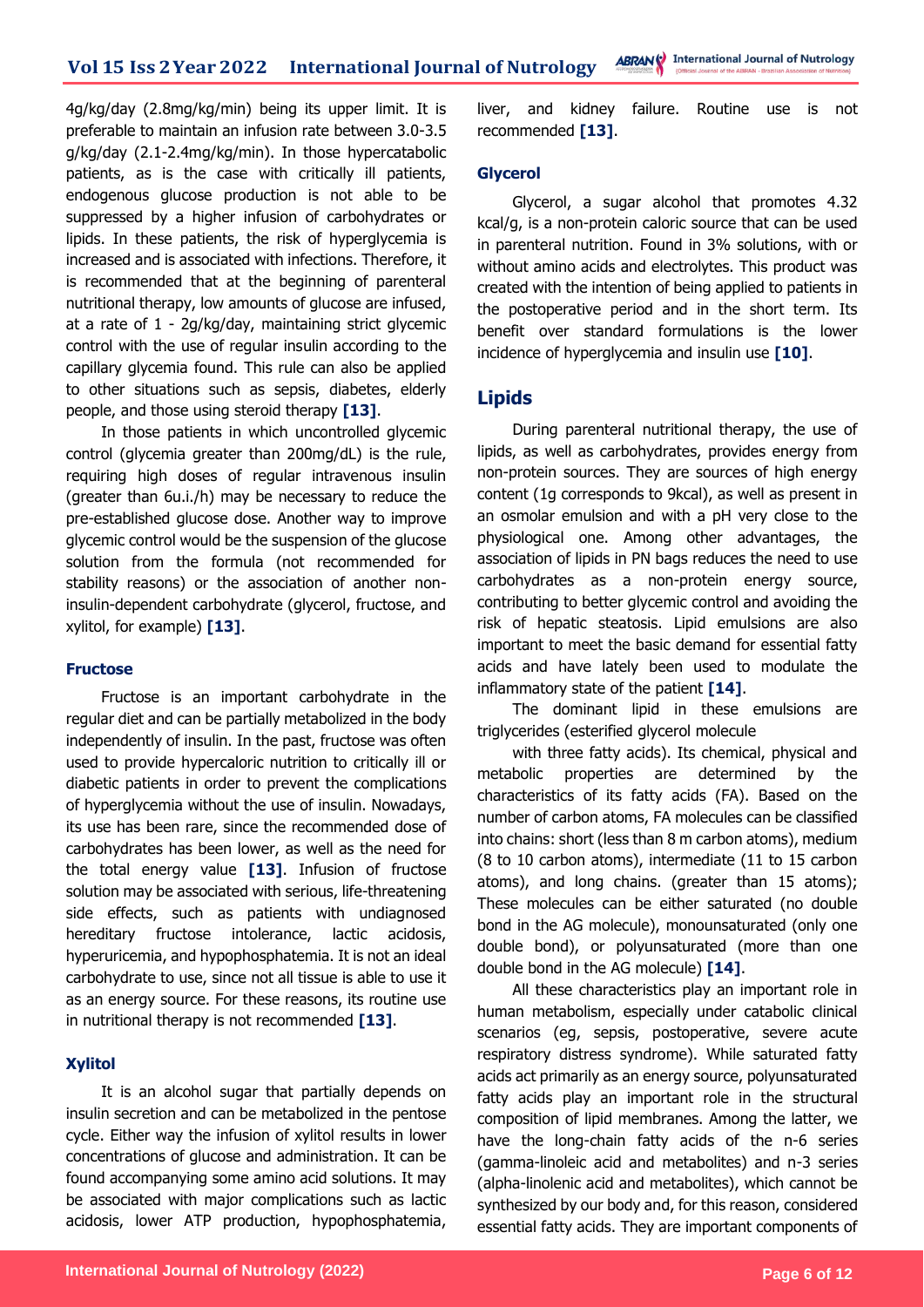the cell membrane and markedly affect its various properties such as fluidity, the activity of integrated proteins and receptors. They are also a source of proinflammatory cytokine precursors through arachidonic acids, such as linoleic acid (n-6 series), which promote increased vascular reactivity and platelet aggregation; or anti-inflammatory cytokines through eicosapentaenoic acid (n-3 series) promoting avascular and platelet process antagonistic to n-6 series fatty acids **[14]**.

Although rare in recent years, essential fatty acid deficiency can occur, especially in those cases in which there is a hypermetabolic state associated with the use of a 2:1 PN formula for long periods (greater than 14 days). Fatty acid insufficiency syndrome (SIAG) manifests as platelet dysfunction, hair loss, delayed healing, dry, scaly skin that is refractory to the use of moisturizers. To avoid SIAG, a minimum lipid infusion of 2 to 4% linoleic acid and 0.25 to 0.5% linolenic acid of the total calories offered to the patient is recommended, which should be done continuously in children and intermittently in adults (2 to 3 times a week) when opting for PN 2:1 formulas **[4,10,14]**.

#### **Indications And Contraindications**

The infusion of lipid emulsions is indicated for PN lasting longer than 14 days in adults and longer than 07 days in children, in order to avoid SIAG. There are contraindications to its use in situations in which the patient has severe hyperlipidemia, severe metabolic acidosis, coagulopathies (eg, stage III severe disseminated intravascular coagulopathy - DIC), and a history of allergy to soy, egg (the latter due to the presence of lecithin and egg phosphatide in mixed emulsions of LCT/MCT at 10% or pure LCT) and fish (in the case of emulsions rich in omega 3).

Every patient using a lipid infusion in their PN prescription should receive monitoring of triglyceridemia (TAG) levels. Lipid infusion is contraindicated when its levels are greater than 1000 mg/dl at any time during treatment **[14]**. In cases where there is an intermittent infusion of the emulsion, TAG values are acceptable up to 250 mg/dL, when the laboratory collection is within 4 hours after the end of the infusion. In those patients in which we use a 3:1 PN formula (continuous infusion of lipid), the lipid dosage should be reduced or suspended if TAG values exceed the range of 400mg/dL **[3]**.

### **Lipid Emulsions In General**

The lipid emulsions available for use in our market have concentrations ranging from 10 (1.1kcal/mL) to 20% (2.0kcal/mL). They can be found in the form of soybean oil (n-6 series polyunsaturated fatty acid) containing or not: olive oil (monounsaturated fatty acid), fish (n-3 series polyunsaturated fatty acid), and coconut oil (middle chain). The choice of these emulsions will depend on the patient's clinical situation as well as their specific contraindications **[10]**. Just as there is a need for a minimum infusion of this ingredient to avoid SIAG, we must also be aware of its maximum dose. Adults usually receive doses from 0.5 to 1.0 g/kg/day up to a maximum of 2.5 g/kg/day, while in children it is usually used between 2 to 3g/kg/day and can reach up to 4g/kg/day **[10]**. In this last group of patients, due to their enzymatic immaturity, doses of 0.5-1.0g/kg/day should be started, progressing with increments of the same value per day as tolerated by the patient **[10]**.

Fatty acids are mainly oxidized in hepatocytes, myocardium, and skeletal muscle. A lipid supply greater than the maximum lipid oxidation rate, which is estimated to be between 1.2 - 1.7mg/kg/min, can lead to lipid overload syndrome (SSL). Symptoms of SSL are similar to SIRS and severe sepsis such as fever, hepatosplenomegaly, thrombocytopenia, jaundice, acute lung injury (acute respiratory distress syndrome - ARDS), bleeding disorders, metabolic acidosis, pulmonary hypertension, hypoalbuminemia and hypertriglyceridemia **[14]**.

In the case of critically ill patients with ARDS, the lipid oxidation capacity may be more impaired than expected. Schuner et al. (2002) demonstrated in their study that rapid lipid infusions (less than 06 hours) were related to a worse metabolism of prostaglandins, with an increase in pulmonary shunt and lower oxygenation index, therefore, infusions between 12 to 24 hours are recommended in these cases **[15]**. Hyperlipidemia may be a limiting factor for the use of lipids in PNs. For this reason, emulsions with a low phospholipid/triglyceride ratio present at 20% concentrations are preferable to 10%. This fact is especially important in children, in whom the association of excessive amount of phospholipid with worsening of the lipemic profile was seen **[10]**.

#### **Specific Lipid Emulsions**

Soybean oil emulsion: rich in polyunsaturated fatty acids (PUFA, around 60% of the total FA), with a ratio of linoleic acid (n-3 series) to linolenic acid (n-6 series) of approximately 8:1. For this reason, these emulsions are more associated with an increase in the levels of IL-6 and C-reactive protein, especially in postoperative periods and critical illness (predisposes to an inflammatory state). They are also associated with a higher consumption of vitamin E, and it is always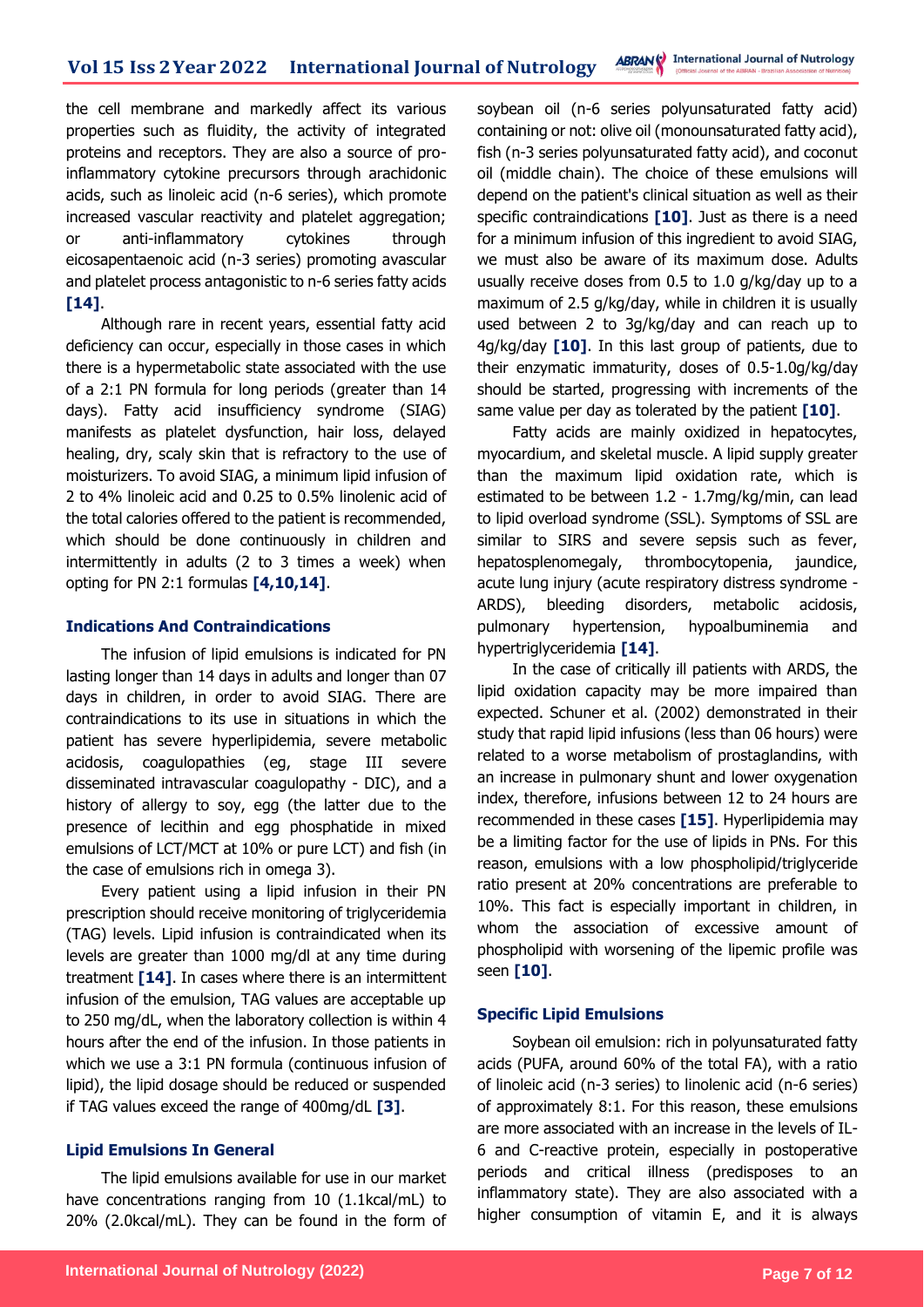necessary to supplement this (10 IU of alpha-tocopherol 2 to 3 times/week) when using this emulsion **[14,15]**.

Mixed Emulsions of Soybean Oil and Medium Chain Triglycerides (TCL/MCT): are divided with 50% soy oil (TCL) and 50% with coconut oil (TCM). The advantage lies in the lower amount of PUFAs in this emulsion (less pro-inflammatory activity) **[16]**, however, it maintains the same linoleic acid to linolenic acid ratio of 8:1 [10,14]. Compared to TCL, TCM is not dependent on carnitine transferase to enter the mitochondria, presenting a more effective metabolic profile, especially in situations of increased stress (critical patients), when this enzyme usually has its activity more depressed. Some studies refer that the use of mixed emulsions of LCT/MCT would have a slight advantage on the nitrogen balance when compared with emulsions of pure soybean oil **[17]**.

Emulsions with mixed soybean oil and olive oil: have a ratio of olive oil to soybean oil of 4:1, containing a high concentration of monounsaturated oleic acid and biologically active vitamin E. The ratio of linoleic acid to linolenic acid is 9:1, with a much lower concentration of PUFA than the aforementioned emulsions. On inflammatory activity, olive oil has an inert effect, and may be an individualized option in chronic and acutely inflamed patients. This emulsion has gained space in long-term PN administrations (longer than 06 months) when compared to soybean oil, since it showed less catheter-related infection, thrombosis, number of hospitalized days and better liver function **[18]**.

Fish oil emulsions: has been much studied in critically ill patients, since they are characterized by their hyper-inflammatory condition, immune dysfunction and the presence of organ failure **[19]**. So, in this context, fish oil lipid emulsions could act as an immunomodulatory agent, since it is rich in n-3 series PUFA with alpha-linolenic acid and followed by eicosapentaenoic acid (EPA) and docosahexaenoic acid (DHA), generating anti-inflammatory precursors and containing the exaggerated effect of SIRS **[14]**. In addition to these facts, fish oil lipid emulsions has gained popularity for patients with hepatic dysfunction caused by PN, not only as a supplement to soybean oil in the prevention, but also as a treatment for this disease **[20]**. When used in parenteral formula, doses of 0.1 to 0.2g/kg/day are recommended, maintaining an infusion of 0.1g/kg/h and starting 24 to 48 hours after admission to the ICU **[19]**. The coagulogram, serum level of platelets, triglycerides and blood pressure should be monitored during its use, as well as supplementing the patient with vitamin E (15 - 29mg/100mL of ELOP).

Furthermore, a systematic review and metaanalysis study by Manzanares et al. (2014) **[18]** showed a trend towards lower mortality and duration of mechanical ventilation in patients using lipid emulsion with fish oil. However, this meta-analysis failed to gather clinical data strongly enough to generate a routine recommendation for the use of this oil. Therefore, the use of fish oil in PN should be indicated individually and strategically. Emulsion of soybean oil, MCT, olive oil and fish: presenting a 30:30:25:15 quantitative ratio of lipids, at a concentration of 20% and at a dose of 0.125g/kg/h (time of 6 hours) has been related to a slight hypertriglyceridemia with rapid clearing after the break, when compared to soy emulsion. Some studies have pointed out that this emulsion may be related to a shorter hospital stay, when used in postoperative periods with 5 days of treatment. This emulsion has also been used as a strategy in patients with hepatic dysfunction caused by PN **[14]**.

# **Water, electrolytes, trace elements, and vitamins**

Water: the water needs of a healthy adult normally vary between 20 to 40mL/kg/day, while in children: 100 - 150mL/kg/day. To avoid dehydration in the patient on PN, the difference between the total volume of water calculated and the PN solution must be added. However, this rule is not usually practical, since the water requirement of patients in PN is very variable, that is, it depends on the clinical situation in which the patient is, and medical evaluation at the bedside is essential. The clinician should also be aware of the extra fluids to PN received, as is the case of dilutions performed in antibiotics, sedatives, vasoactive drugs, etc **[6]**.

Electrolytes: the supply of these by the PN is also very variable and depends on the current clinical condition of the patient. Current recommendations take into account the daily electrolyte requirements of healthy adults. They are: sodium (1-2mEq/kg), potassium (1-2mEq/kg), phosphorus (20-40mmol/day or 01mmol for each 100kcal), magnesium (8-20mEq), chloride (50-250mEq or according to the need to maintain PN pH). Given these values, the prescriber must adapt these needs to the patient's current condition, being aware of the expected serum variation of electrolytes, as well as their estimated body loss in the coming hours; and evaluating the possibility of these ions interacting with each other in the solution, making the PN formula unfeasible **[4]**.

Trace elements: also follow standard requirements, based on healthy adults. Are them: chromium (10-15mcg/day), copper (0.3-0.5mg/day), iron (1-1.5mg/day or 25 - 50mg/month), manganese (60-100mcg/day), selenium (20-60mcg/day) and zinc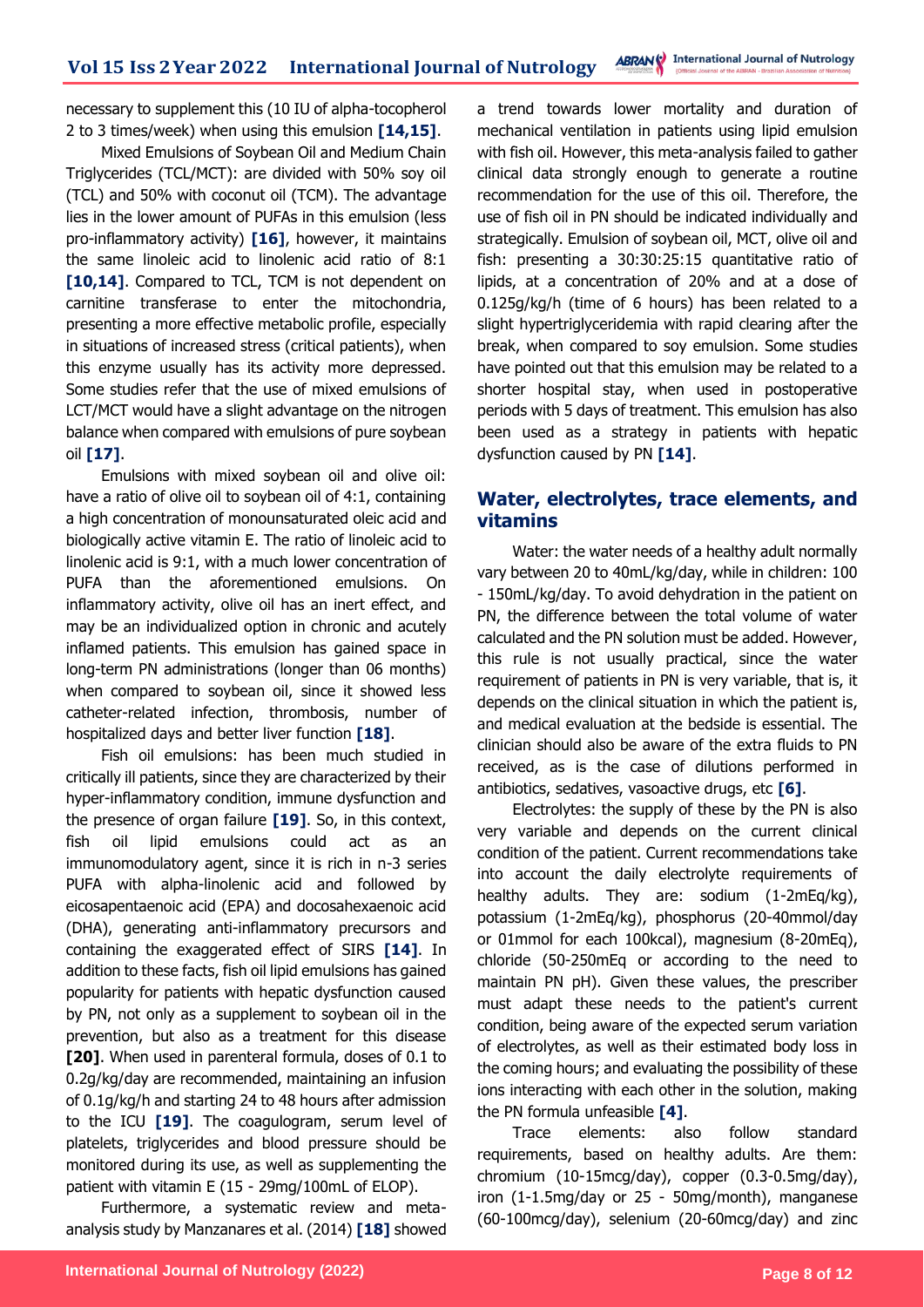(2.5-5mg/day). The clinician should be aware of some scenarios in which the demand for these elements needs to be reduced, such as manganese and copper in patients with hepatobiliary disease that inhibit their excretion. The presence of these elements in other PN inputs should also be taken into account **[4,6]**. Trace elements are usually grouped (except iron) in a readyto-use ampoule, with standard doses for adult and pediatric patients, and can be added to customized PN or carried out separately when using previously ready formulas **[4]**. In the latter case, a standard trace element ampoule must be diluted in 250mL of 5% glucose solution, infused between 4 and 12 hours. Some elements can be supplied separately, such as iron, zinc, and selenium.

Vitamins: as well as trace elements, are supplied on the market in ampoules with doses predetermined and not always ideal for use in adults and children. For this reason, the prescriber must pay attention to the daily demand for vitamins, adapting the dose to the patient's clinical condition (eg, severely malnourished patients should receive thiamine prophylaxis due to the risk of Wernick's syndrome; while major burns with vitamin C, zinc and copper for better healing; in renal injury, reduce the dose of vitamin A) **[6]**. Some of the vitamins can be supplied separately, such as thiamine, ascorbic acid, vitamin K and folinic acid. If the multivitamin solution does not contain vitamin K, it must be supplied separately once a week. Daily vitamin requirements in healthy adults for PN are: thiamine (6mg), riboflavin (3.6mg), niacin (40mg), folic acid (600mcg), pantothenic acid (15mg), pyridoxine (6mg), cyanocobalamin (5mcg), biotin (60mcg), ascorbic acid (200mg), vitamin A (3,330IU), vitamin D (200IU), vitamin E (10IU), vitamin K (150mcg) **[4]**.

# **Stability of parenteral nutrition**

The combination system of amino acids, dextrose, lipid emulsion, electrolytes, vitamins, and trace elements as a single element (3 in 1 system) for infusion into the patient is widely used in many hospital and home PNs. The combination of all these inputs has a high potential for chemical and physico-chemical interactions, which can result in short-term problems with PN bag stability, putting the patient's life at risk **[2]**. Of these, the most threatening is the formation of precipitates that exceed a diameter of 5 microns, since when they fall into the bloodstream they can obstruct the pulmonary capillaries leading to massive pulmonary embolism **[4]**.

Physicochemical incompatibilities, including solid and liquid precipitates, can occur in PN. In the first (solids), they come mainly from the interaction between phosphorus and calcium salts. To maintain a stable relationship between these ions in the PN formula, a calcium/phosphorus ratio of 2.6 mEq/mMol, or 1.7- 2.0mg/mg, must be maintained. One can also try to keep the product of the multiplication of the amount of calcium in mEq by phosphorus in mMol less than 150mEq•mMol/L of PN **[7]**. Another way to improve stability is to give preference to using calcium gluconate over calcium chloride. The formation of solid precipitates can also occur with alkalizing agents in the formula, as is the case with bicarbonate reacting with calcium. To avoid this reaction, we can use acetate, its alkalizing equivalence being the same as bicarbonate (1mEq of acetate equals 1mEq of bicarbonate) **[4]**.

The presence of phase separation in the PN bag (3-in-1 formulas) should also be recognized as an incompatibility. The formation of these precipitates, now in liquid form, is due to the separation of the lipid emulsion from the other macronutrients in the bag **[4]**. The instability of the lipid emulsion occurs when there is an interaction between ions, variation in ionic strength, and changes in pH occurring in the aqueous phase of the solution **[2]**. Any decrease in the pH value will change the electronegativity (zeta potential) making the emulsion unstable and consequent "lipid breakdown" (phase separation) **[2]**. For the PN formula to remain stable, it is ideal to maintain a pH close to 6.9. It should be noted that excess dextrose acidifies the formula, while amino acids act as buffering agents for dextrose, keeping the pH more stable and thus tending to maintain the lipid emulsion coalescing. Electrolytes, especially the positive divalent (calcium and magnesium) and trivalent (iron) ions, when in excess, are capable of neutralizing the negative charges on the surface of the lipid particles, causing the loss of the electrostatic and mechanical barrier created by the emulsifying agents (phosphatides of egg yolk) followed by "lipid breakdown". To avoid this last phenomenon, cation concentrations must be maintained: monovalent (sodium and potassium) between 0-150mEq/L, divalent (magnesium and calcium) between 4-20 mEq/L, and trivalent (ferric ions in iron dextran) of 0 -10mEq/L. As trivalent ions have a high potential to create instability in the formula, their use in the PN bag should be avoided as much as possible **[2]**.

On the disposition of macronutrients, Driscoll et al (2006) revealed that to keep 3-in-1 formulas stable, in general, they must have minimum concentrations of 10% dextrose, 4% amino acids, and 2% lipids; in addition to cations in the concentrations and proportions mentioned above and with the exclusion of trivalent ions **[2]**.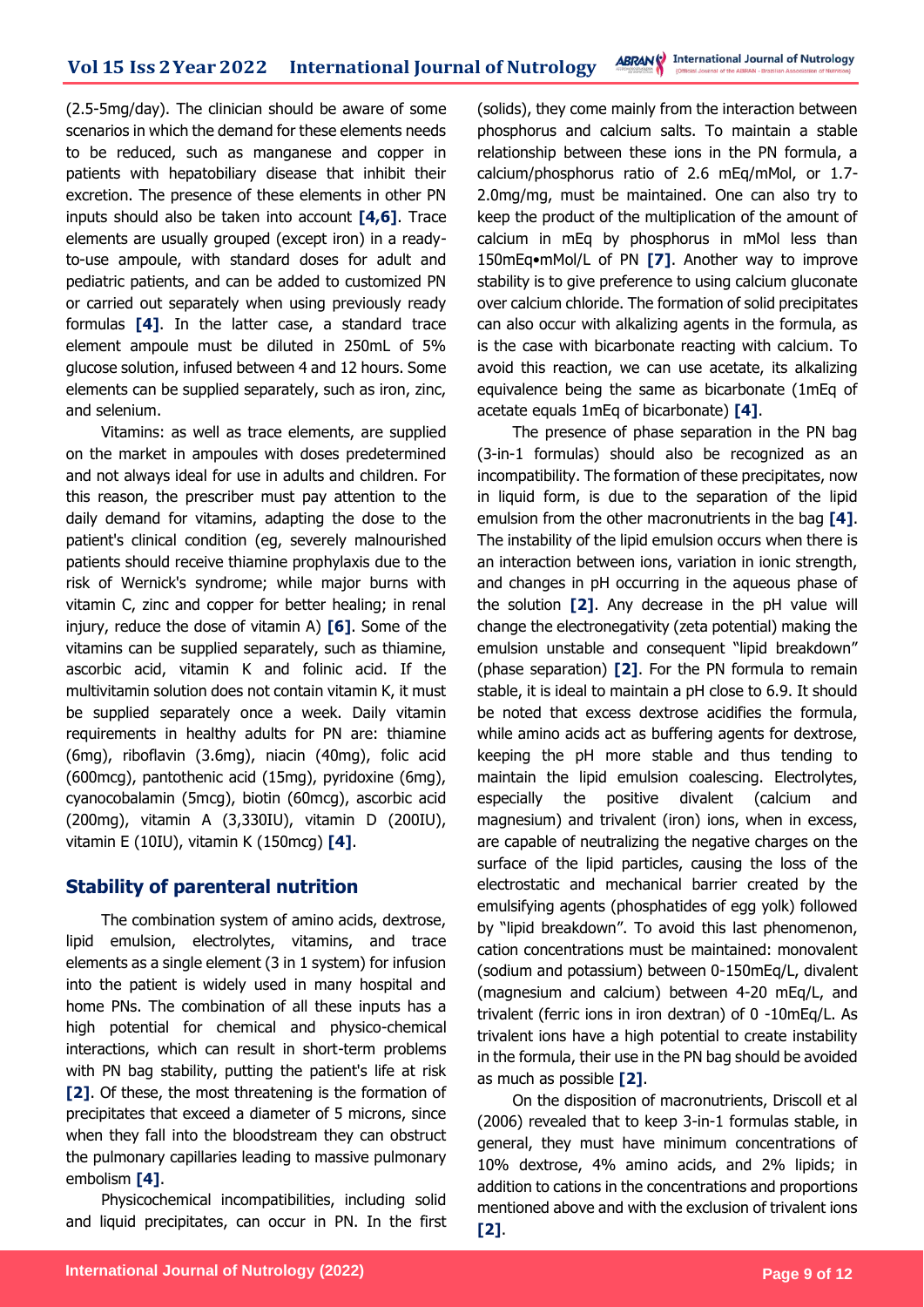# **Peripheral parenteral nutrition and osmolarity**

Osmolarity is a measure of the osmotically active particles in a solute (osmoles) per liter of solution. It is actively influenced by the number of amino acids and dextrose used in the solution. The quantification of its value is especially important when using peripheral parenteral nutrition (PPN) infusion. The administration of PPN has the advantage of avoiding complications related to the use of central venous catheters, however, it is limited by the number of macronutrients used and the need to use high volumes, to avoid high osmolarity values. Thus, the most significant complication when using PPNs is the appearance of thrombophlebitis, which can have an incidence of up to 30% in 6 days **[2]**.

Many determinants have already been tested to establish a PPN bag that can avoid this complication, such as the use of lipid-rich formulas, use of heparin, corticosteroids, and varying degrees of osmolarity. There is consensus in the literature that a maximum osmolarity value of up to 900 mOsm/L should be admitted, with an infusion of up to 100 mm/h to have a good tolerance to PPN. Regarding the other factors, its use is still controversial **[2]**.

# **Use of medications in parenteral nutrition**

In some situations, due to excessive water balance and/or absence of other venous access, the PN solution has been used as a vehicle for infusion of non-nutrient drugs. Among them, the most used: are insulin, heparin, and furosemide. The main purpose of using insulin in PN is to improve glycemic control in these patients. As a rule, the dose of 0.1IU per gram of dextrose used in the PN formula is applied. If the patient presents with capillary blood glucose levels above 150mg/dL, before the infusion of PN, the initial dose should be 0.15UI/g of dextrose, while for values greater than 300mg/dL, the indication should be reassessed. to start the PN **[4]**. Insulin used in PN can undergo adsorption by the PN bag and thus present erratic infusion as prescribed.

Unfractionated heparin has been used to prevent catheter thrombosis and thrombophlebitis in PPN. Its use in the bag must be very judicious, since it favors the separation of phases and the appearance of precipitates, mainly in 3 in 1 formula. When used, its maximum concentration must be 1 IU/mL. As for the use of furosemide, few incompatibilities have been described. However, the routine use of non-nutrient drugs in parenteral nutrition formulas is not recommended, due to the high probability of drugnutrient interaction in the pouch and the appearance of precipitates. When in unusual situations, the PN formula must be evaluated together with a qualified pharmacist, to avoid physicochemical incompatibilities and instability of the formula **[2]**.

# **Conclusion**

Parenteral nutritional support is essential for the maintenance of organ systems in the face of the diagnosis of intestinal failure. Its formula is complex, using several inputs. Its start should be indicated in the hypermetabolic phase (flow phase) estimating the energy expenditure by the Harris-Benedict or Pocket formulas. For its continuation, attention should be paid to the inflammatory state (SIRS/CARS/PICS) with which the patient evolves and which will be closely related to the metabolic state. Thus, it will be possible to couple the estimate of energy expenditure with tolerability of PN, avoiding periods of hyper or hypofeeding. However, the PN infusion will be safe for the patient as long as it respects the patient's metabolic requirements, as well as the ideal choice of its various supplies, is adjusted to the individual's clinical condition, and adapting it to the formula stability criteria.

### **Acknowledgement**

Not applicable.

### **Ethics approval**

Not applicable.

### **Informed consent**

Not applicable.

### **Funding**

Not applicable.

### **Data sharing statement**

No additional data are available.

### **Conflict of interest**

The authors declare no conflict of interest.

### **Similarity check**

It was applied by Ithenticate@.

### **About the license**

© The author(s) 2022. The text of this article is open access and licensed under a Creative Commons Attribution 4.0 International License.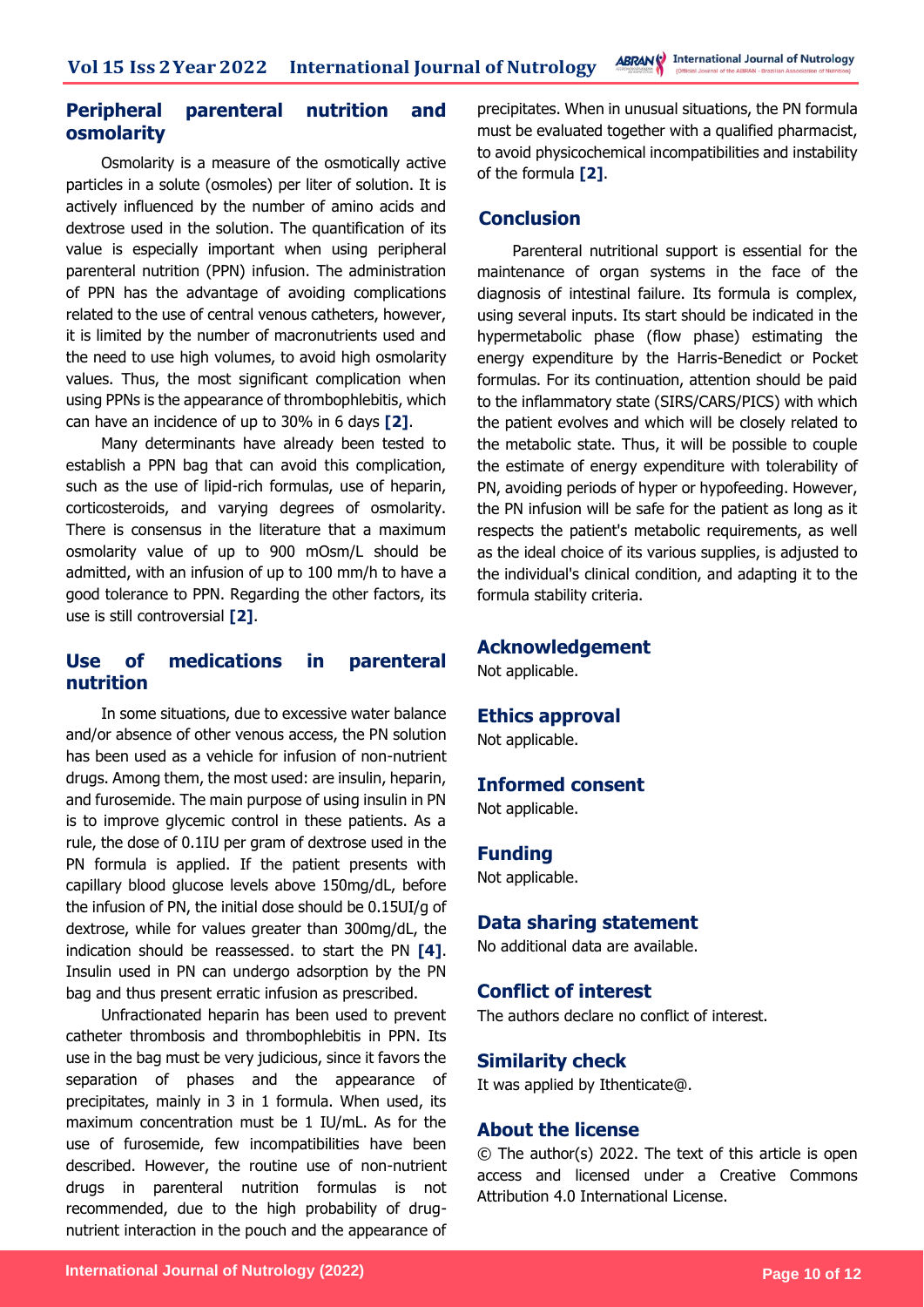### **References**

- **1.** Boitano M, Bojak S, McCloskey S, McCaul DS, McDonough M. Improving the safety and effectiveness of parenteral nutrition: results of a quality improvement collaboration. Nutr Clin Pract. 2010 Dec;25(6):663-71. doi: 10.1177/0884533610385349.
- **2.** Boullata JI, Gilbert K, Sacks G, Labossiere RJ, Crill C, Goday P, Kumpf VJ, Mattox TW, Plogsted S, Holcombe B; and American Society for Parenteral and Enteral Nutrition. A.S.P.E.N. clinical guidelines: parenteral nutrition ordering, order review, compounding, labeling, and dispensing. JPEN J Parenter Enteral Nutr. 2014 Mar-Apr;38(3):334-77. doi: 10.1177/0148607114521833.
- **3.** Peterson S, Chen Y. Systemic approach to parenteral nutrition in the ICU. Curr Drug Saf. 2010 Jan;5(1):33-40.
- **4.** Mirtallo J, Canada T, Johnson D, Kumpf V, Petersen C, Sacks G, Seres D, Guenter P; Task Force for the Revision of Safe Practices for Parenteral Nutrition. Safe practices for parenteral nutrition. JPEN J Parenter Enteral Nutr. 2004 Nov-Dec;28(6):S39-70.
- **5.** O'Keefe SJ, Buchman AL, Fishbein TM et al. Short bowel syndrome and intestinal failure: consensus definitions and overview. Clin Gastroenterol Hepatol 2006;4:6–10.
- **6.** Biesalski HK, Bischoff SC, Boehles HJ, Muehlhoefer A; Working group for developing the guidelines for parenteral nutrition of The German Association for Nutritional Medicine. Water, electrolytes, vitamins and trace elements - Guidelines on Parenteral Nutrition, Chapter 7. Ger Med Sci. 2009 Nov 18;7:Doc21. doi: 10.3205/000080. Review. PMID: 20049067.
- **7.** Nogueira RJN, Lima AES, Prado CC. Nutrição Parenteral. In: Dragosavac D., Araújo S. Protocolos de Conduta em Terapia Intensiva Vol 2. 1ª Ed. São Paulo: Atheneu 2014.
- **8.** Gentile LF, Cuenca AG, Efron PA, Ang D, Bihorac A, McKinley BA, Moldawer LL, Moore FA. Persistent inflammation and immunosuppression: a common syndrome and new horizon for surgical intensive care. J Trauma Acute Care Surg. 2012 Jun;72(6):1491-501. doi: 10.1097/TA. 0b013e318256e000.
- **9.** Stein J, Boehles HJ, Blumenstein I, Goeters C, Schulz R; Working group for developing the

guidelines for parenteral nutrition of The German Association for Nutritional Medicine. Amino acids - Guidelines on Parenteral Nutrition, Chapter 4. Ger Med Sci. 2009 Nov 18;7:Doc24. doi: 10.3205/000083. Review.

- **10.** Christensen ML. Parenteral Formulations. In: Gail Cresci. Nutrition support for the critically ill patient: a guide to practice. Includes bibliographical references and index. ISBN 0- 8493-2153-0 (alk. paper)1. Critically ill-Nutrition. 2. Diet therapy. [DNLM: 1. Critical Illness—therapy. 2. Nutritional Suppoort. 3. Nutritional Requirements. WB 410 N9751 2005] I. Cresci, Gail. RM217.N65 2005 615.8'54 dc22.
- **11.** Plauth M, Cabré E, Campillo B, Kondrup J, Marchesini G, Schütz T, Shenkin A, Wendon J; ESPEN Guidelines on Parenteral Nutrition: hepatology. ESPEN. Clin Nutr. 2009 Aug;28(4): 436-44. doi: 10.1016/j.clnu.2009.04.019. Epub 2009 Jun 11. PMID: 19520466.
- **12.** Rahman A, Corbett C. Nutrition in the acute phase of critical illness. N Engl J Med. 2014 Jun 19;370(25):2450. doi: 10.1056/NEJMc1404896#SA3. No abstract available. PMID: 24941192.
- **13.** Bolder U, Ebener C, Hauner H, Jauch KW, Kreymann G, Ockenga J, Traeger K. Carbohydrates - Guidelines on Parenteral Nutrition, Chapter 5. Working group for developing the guidelines for parenteral nutrition of The German Association for Nutritional Medicine. Ger Med Sci. 2009 Nov 18;7:Doc23. doi: 10.3205/000082.
- **14.** Adolph M, Heller AR, Koch T, Koletzko B, Kreymann KG, Krohn K, Pscheidl E, Senkal M; Lipid emulsions - Guidelines on Parenteral Nutrition, Chapter 6. Working group for developing the guidelines for parenteral nutrition of The German Association for Nutritional Medicine. Review.Ger Med Sci. 2009 Nov 18;7:Doc22. doi: 10.3205/000081.
- **15.** Suchner U, Katz DP, Fürst P, Beck K, Felbinger TW, Thiel M, Senftleben U, Goetz AE, Peter K. Impact of sepsis, lung injury, and the role of lipid infusion on circulating prostacyclin and thromboxane A(2). Intensive Care Med. 2002 Feb;28(2):122-9. Epub 2002 Jan 17.
- **16.** Carpentier YA, Dupont IE. Advances in intravenous lipid emulsions. World J Surg. 2000 Dec; 24(12):1493-7.
- **17.** Garnacho-Montero J1, Ortiz-Leyba C, Jiménez-Jiménez FJ, Garcia-Garmendia JL, Jiménez-